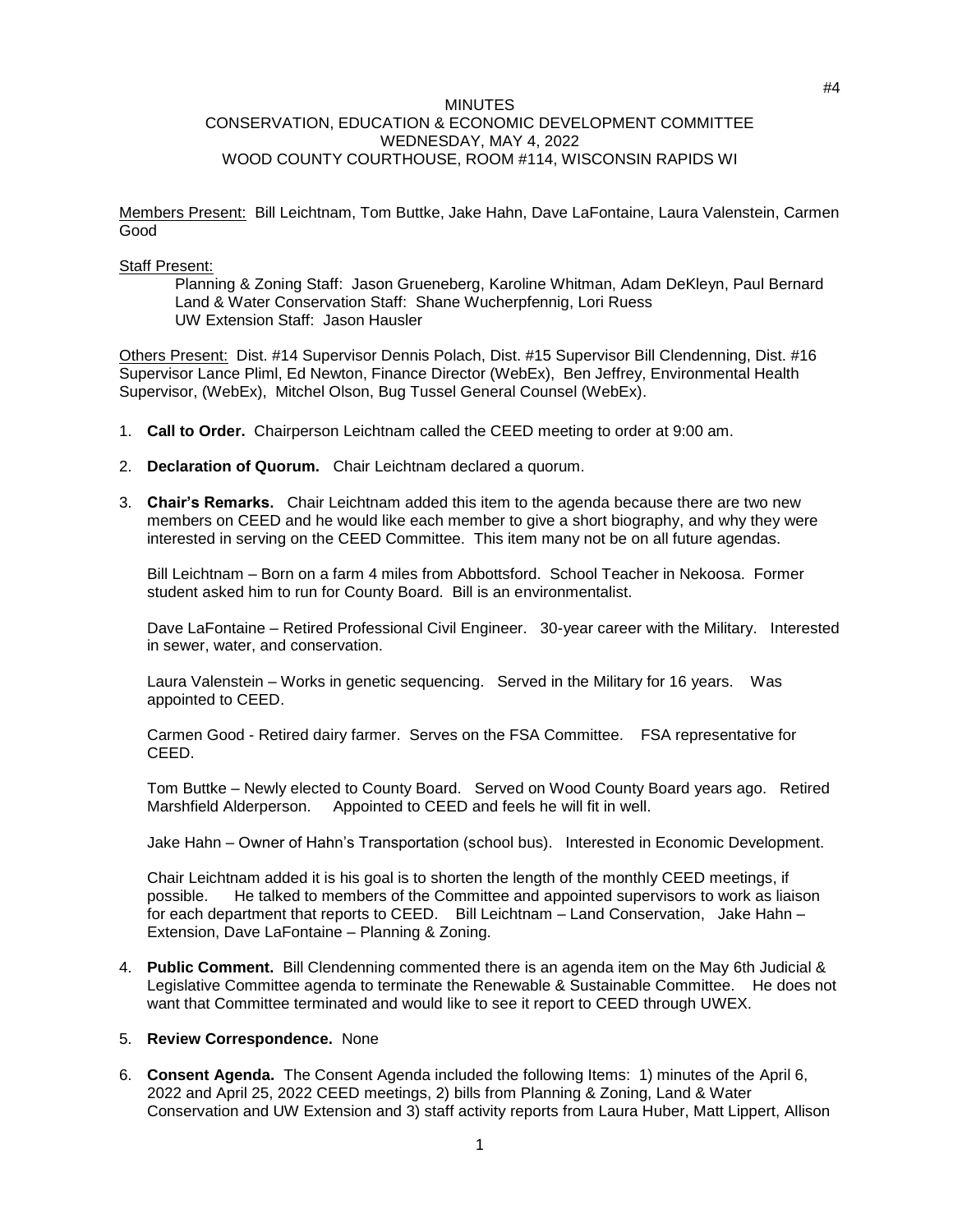Jonjak, Hannah Wendels, Janell Wehr, Jackie Carattini, Rachael Whitehair, Shane Wucherpfennig, Caleb Armstrong, Emily Salvinski, Lori Ruess, Rodney Mayer, Jason Grueneberg, Adam DeKleyn, Paul Bernard, Jeff Brewbaker, Scott Custer, Victoria Wilson.

- A. Minutes of April 6, 2022. No additions or corrections needed. Minutes of April 25, 2021. No additions or corrections needed.
- B. Department Bills. No additions or corrections needed.
- C. Staff Activity Reports. No additions or corrections needed.

*Motion by Dave LaFontaine to approve and accept the April 6, 2022 and April 25, 2022 CEED minutes, bills from Planning & Zoning, Land & Water Conservation and UW Extension, and staff activity reports as presented. Second by Jake Hahn. Motion carried unanimously.*

- 7. **Review items, if any, pulled from Consent Agenda.** None.
- 8. **Risk and Injury Report.** None.

# 9. **Land & Water Conservation Department.**

Shane handed out the LCC Guidance sheet and LWCD Acronym list.

- A. Update on Conservation Engineering Technician Position. Shane Wucherpfennig shared the Conservation Engineering Technician position was originally posted in February. Due to the lack of qualified applicants, the application deadline date was extended. Currently received approximately 10 applications and interviewed one candidate in person and one virtual. Will hold second interviews. Could be the end of the month before the position is filled.
- B. Letter of Support for the CSGCC Proposed USGS Grant for a Groundwater Model. Shane Wucherpfennig and Bill Leichtnam gave a brief background on the Central Sands Groundwater County Collaborative (CSGCC) for the new members on CEED. The CSGCC was formed four years ago. Nine counties in the Central Sands region formed the collative. Currently six counties are active – Juneau, Adams, Wood, Waushara, Portage and Marathon. Hired Dr. Carla Romano, Research Associate at Wisconsin Geological & Natural History Survey, to compile data on nitrates and neonicotinoids contamination in groundwater. The GAP Analysis was so successful that they are looking at applying for another grant. The CSGCC meets monthly, but there is some talk about going to quarterly meeting.

Chair Leichtnam signed the letter supporting the proposed USGS grant for a groundwater model, adding he is committing Wood County to meetings and educating County staff.

- C. Discuss AGC MOU. Shane Wucherpfennig shared the Armenia Growers Coalition (AGC) was formed by three large-scale farms in the northern Juneau County area to provide free well testing and reverse osmosis systems to people who have elevated levels of nitrates in their wells in the towns of Armenia and Port Edwards. A Memorandum of Understanding (MOU) between Wisconsin DNR, Juneau County, Wood County and the AGC is in place through the end of 2022. The counties and DNR have some concerns, as the AGC has not lived up to the MOU. Working with Corporation Counsel on a letter asking for a renegotiated MOU with enforcement mechanisms.
- D. Committee Reports
	- i. Citizens Groundwater Group meeting. Chair Leichtnam reported briefly on the April 18th Citizens Groundwater Group meeting. Speakers were Adam Voskuil and Andrea Gelatt, Staff Attorney and Senior Staff Attorney at Midwest Environmental Advocates. He referred to a February 14 press release; "New Report Finds Water Pollution Would Likely Worsen…" and the Citizen's Groundwater Group meeting minutes.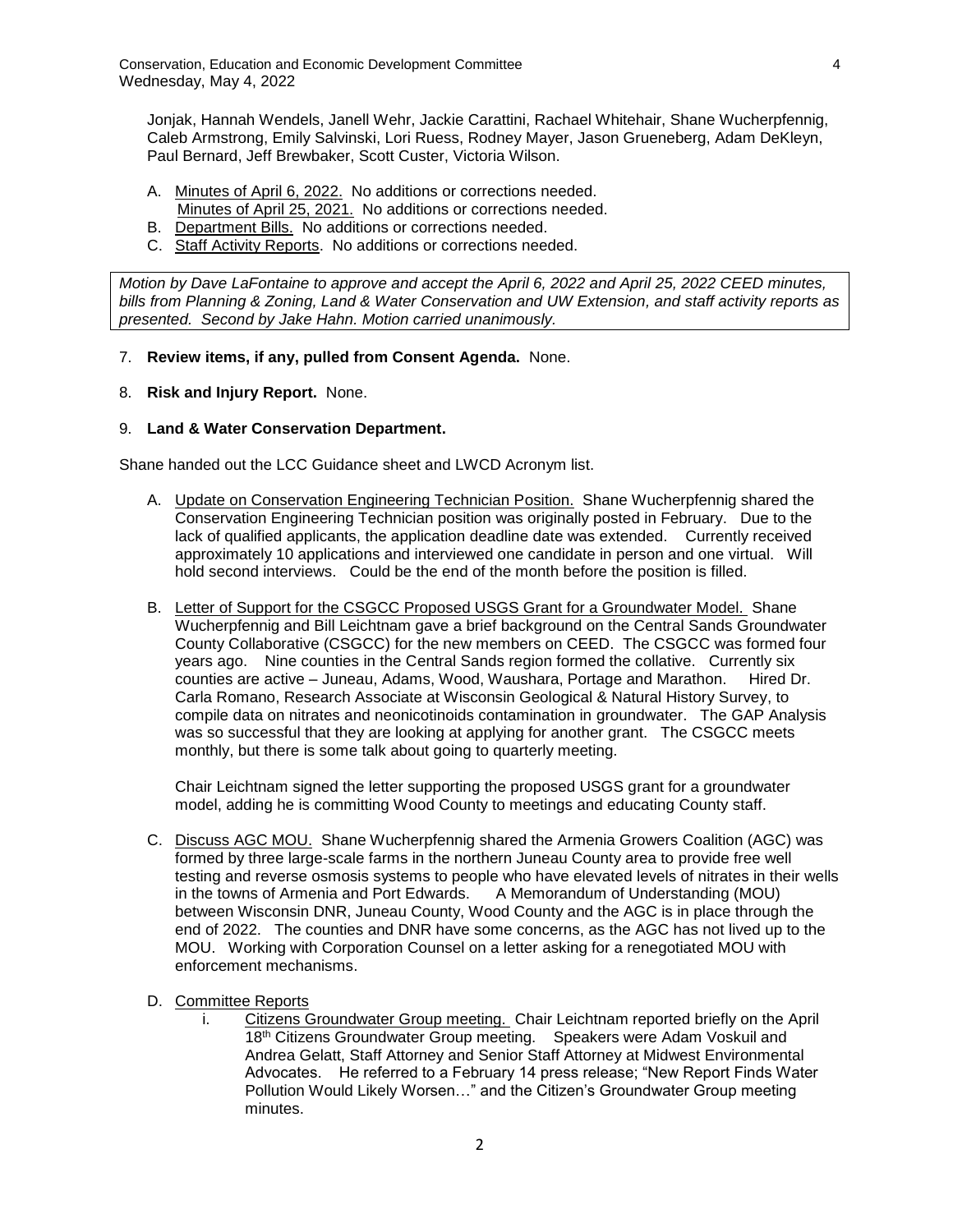The Citizens Groundwater Group meets the third Monday of each month at 2:00 pm. The next meeting is scheduled for Monday, May 16. This will be an in person and virtual WebEx meeting.

- ii. Health Committee report. Ben Jeffrey mentioned Chair Leichtnam and Shane Wucherpfennig covered mostly everything on the AGC earlier in the meeting. The AGC MOU meeting was held on April 21. There is a Towns meeting in Necedah tonight at 6:30 pm, at the Necedah Town Hall.
- iii. Central Sands Groundwater County Collaborative (CSGWCC) Committee Report. Chair Leichtnam shared it is quite impressive that a smaller County – Waushara County (through ARPA funds) has enough money to do an 80/20 cost-share to help approximately 80 homeowners with reverse osmosis (RO) systems. Marquette County used \$30,000 from ARPA for water testing. Would like to see Wood County apply some ARPA money towards water testing.
- iv. Golden Sands RC&D report. Chair Leichtnam shared that CEED needs to appoint a member from the Committee as a Golden Sands RC&D Representative. He added, he served as the representative the last term and is willing to continue.

*Motion by Tom Buttke to appoint Bill Leichtnam to serve as the Golden Sand RC&D Representative from CEED. Second by Jake Hahn. Motion carried unanimously.*

- 10. **Private Sewage.** Nothing to report; very thorough report in CEED packet.
- 11. **Land Records.** Nothing to report; very thorough report in CEED packet.
- 12. **County Surveyor.** Nothing to report; very thorough report in CEED packet.
- 13. **Planning**
	- A. Staff Introduction. Jason Grueneberg welcomed the two new CEED members and added they are welcome to stop in the Planning and Zoning Office anytime. He introduced his newest staff member, Karoline Whitman, Program Assistant. All Planning and Zoning Staff members introduced themselves and briefly explained what they do.

# 14. **Economic Development.**

A. North Central Wisconsin Regional Plan Commission Update. Jason Grueneberg shared Wood County has been a paying member of the NCWRPC for the past three years. He explained there are three representatives from Wood County; one appointed by the County, one by the County and Governor, and appointed by just the Governor.

Current projects include:

- Wood County Bicycle & Pedestrian Plan.
- Meeting this week on housing study/housing stock in Wood County.

Would like to get Economic Development Grant application outs by mid-June. Will discuss at June CEED meeting.

B. Broadband Grant and Speed Test update. Jason Grueneberg gave a brief update on the Broadband Grant and Speed Testing. The purpose of speed testing is to locate broadband deficiencies in Wood County rural areas. When taking the speed test, location and speed will be logged. People without current access in their homes can call the Planning & Zoning office or use a family member or friend's computer to take the test. Tests can be taken numerous times. It should be noted if someone currently has a low-cost internet plan; the speed test could show low broadband speed.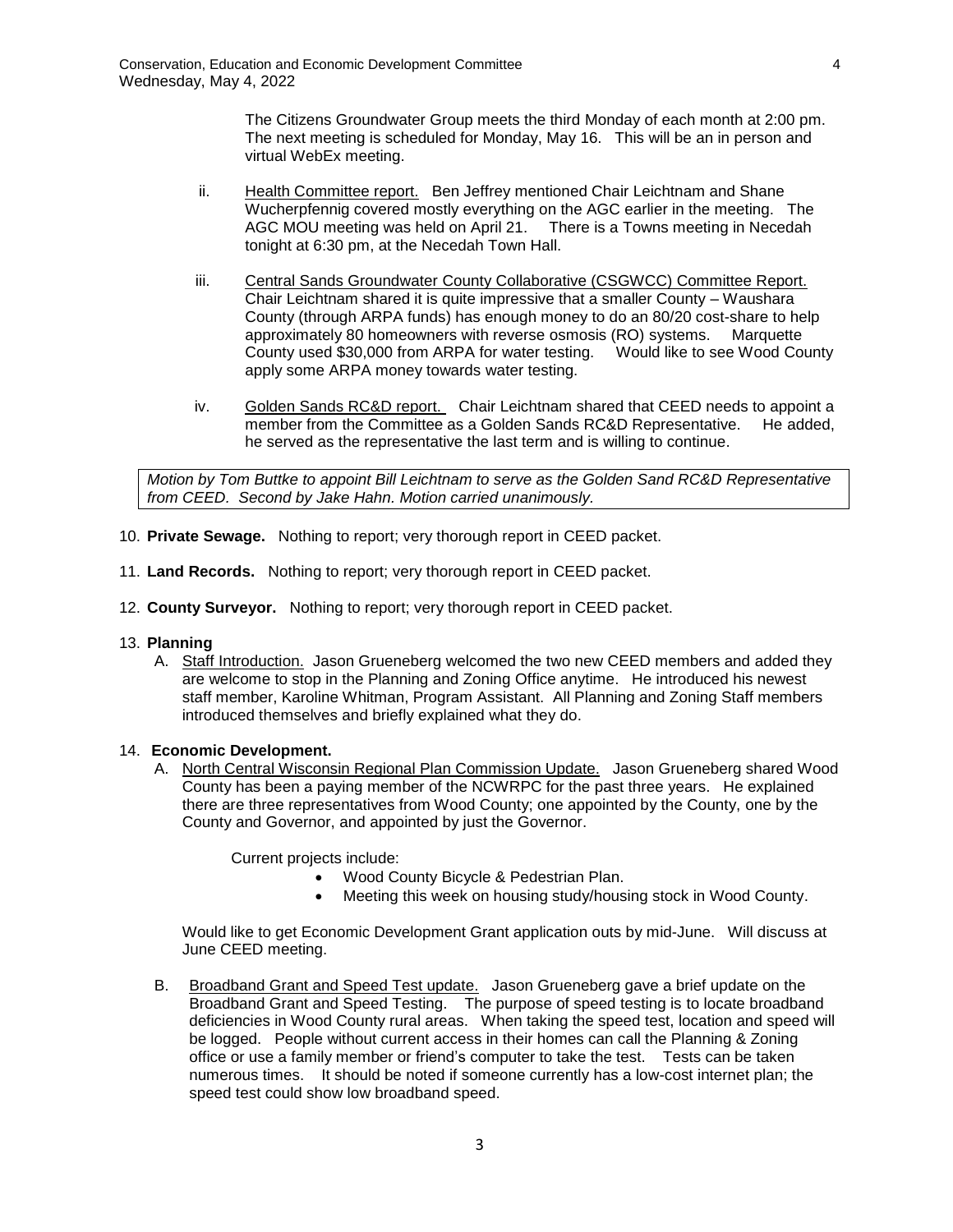Currently working with IT to clean-up the entry page and working on marketing. The goal is to have 10% participation of households in Wood County.

- C. Consideration of Initial Resolution Approving Revenue Bond Financing for Bug Tussel 1, LLC. Information with respect to job impact of the project will be available at the time of consideration of the Resolution. Jason Grueneberg handed out a copy of the resolution to provide approval of an Initial Resolution of Wood County to participate with other counties in a conduit bond for Revenue Bond Financing for Bug Tussel 1, LLC.
	- Jason explained the construction/implementation of towers in Wood County by Bug Tussel was a success. Wood County has a \$1,000,000 obligation for that grant.
	- Current 2022 grant application is to connect towers to fiber "middle mile". Fiber to 2,100 households and 113 businesses.
	- Jason reviewed the map attached to the resolution packet and explained the route.
	- End goal is fiber to every home.
	- This resolution is for Wood County to participate in a \$240,000,000 conduit bond in which Wood County's bond amount is not to exceed \$11,000,000.
	- He explained the bonding process. Bonds are for 30 years Bug Tussel is responsible to pay back to Wood County.
	- The County will benefit with tower use for emergency access and some strands of fiber for County use.

Lengthy discussion followed. Questions asked included:

- Resolution ¾ vote versus majority.
- Risk involved.
- How this would affect Wood County's bond rating.

*Motion by Jake Hahn to approve the resolution for Wood County's participation in the conduit bond for Revenue Bond Financing for Bug Tussel 1, LLC with "majority votes" required. Second by Laura Valenstein. Motion carried unanimously.*

# 15. **Extension**

- A. General Office Update. Jason Hausler introduced himself to the new members and gave a brief general office update.
	- Community Area Network working with IT
	- Wood County Annual Report in the CEED packet. Will present to the County Board on June 21.
	- Educators reports on pages 11-14 in CEED packet.
	- Invited CEED to stop in anytime and talk to staff.
	- Will give Robust Extension 101 presentation at June CEED meeting.
	- 2022 Clean Sweep Saturday, September  $10^{th}$  Marshfield.
	- Thanked Ben Jeffrey for working on the 2023 Clean Sweep application.
	- Extension was awarded \$2,000,000 for expanding Ag Network.
		- $\circ$  Three positions focusing on water quality. One dedicated to Central Sands area working with producers; other two statewide.

Chair Leichtnam would like contact info when the Central Sands area person is hired.

- B. Introduction Jasmine Carbajal, 4-H Associate Educator. Jasmine Carbajal was at training in Marshfield and was not able to attend the CEED meeting.
- C. Staffing Update Community Development Educator. Jason Hausler shared the Community Development Educator position has been posted, re-posted, and recruited and still no qualified candidates. He reviewed the current job description with the CEED and asked if the benchmarks in the position description were still a priority to focus on. Discussion followed with the following comments.